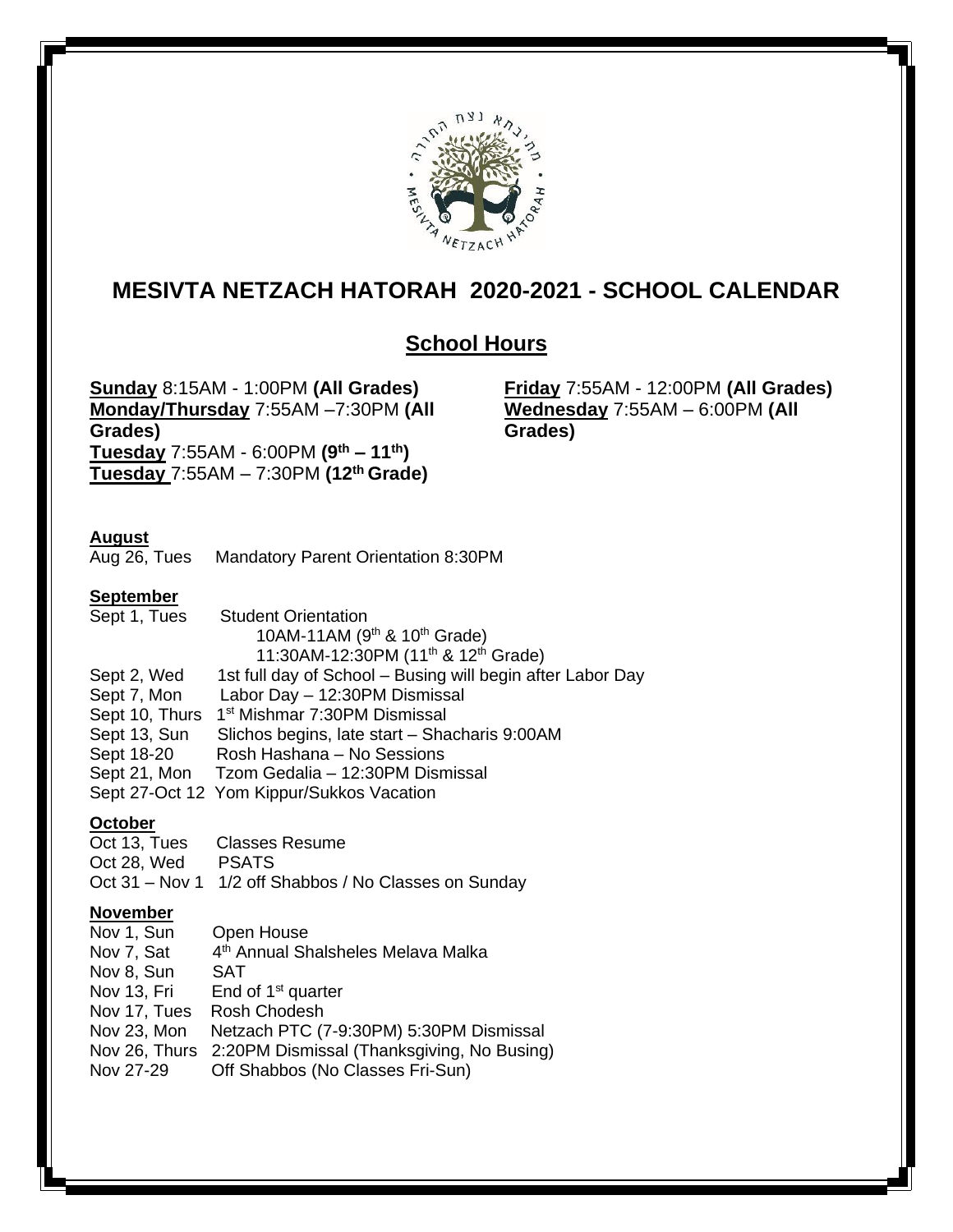## **December**

| Dec 10, Thurs | Chanukah 4:20PM Dismissal                 |
|---------------|-------------------------------------------|
| Dec 11-14     | <b>Chanukah Vacation</b>                  |
| Dec 15-17     | 4:20PM Dismissal                          |
| Dec 16, Wed   | Rosh Chodesh / Chanukah Mesiba            |
| Dec 25, Fri   | No Busing / Asara BeTeves                 |
| Dec 31, Thurs | Faculty In-Service Day / 2:20PM Dismissal |
|               |                                           |

#### **January**

| Jan 1, Fri    | Legal Holiday - Regular Classes - No Busing          |
|---------------|------------------------------------------------------|
| Jan 12, Tues  | End of $1^{st}$ Semester – Start of $2^{nd}$ Quarter |
| Jan 14 - 20   | <b>Midterms</b>                                      |
| Jan 14, Thurs | Rosh Chodesh                                         |
| Jan 18, Mon   | Legal Holiday - Regular Classes - No Busing          |
| Jan 21 - 26   | <b>Mid-Winter Vacation</b>                           |
| Jan 27, Wed   | <b>Classes Resume</b>                                |
|               |                                                      |

## **February**

| Feb 12, Fri  | Rosh Chodesh Adar                            |
|--------------|----------------------------------------------|
| Feb 15, Mon  | Presidents Day - Regular Classes - No Busing |
| Feb 24, Wed  | Purim Mesiba                                 |
| Feb 25, Thur | Taanis Esther, 12:30PM Dismissal             |
| Feb 26-28    | Purim - No Sessions                          |

### **March**

Mar 14, Sun Late Start, 9AM Davening, Daylight Savings Time, SAT Mar 19, Fri End of 3<sup>rd</sup> Quarter Mar 20-Apr 5 Pesach Vacation

## **April**

Apr 6, Tues Classes Resume Apr 12-13 Rosh Chodesh Apr 22, Thurs No Mishmar / Regular Dismissal Apr 23-25 Off Shabbos Apr 30, Fri Lag B'Omer

## **May**

 $\overline{\text{May}}$  3-15  $\overline{\text{AP}$  Exams May 9, Sun SAT May 12, Wed Rosh Chodesh May 15-18 Shavuos Vacation May 31, Mon Memorial Day – Regular Classes – No Busing May 31-June 4 Senior Exams

#### **June**

June 6, Sun SAT June 8-14 Finals June TBD Senior Trip June 13, Sun Graduation 3:00 PM<br>June 14, Mon Last Day of School / Last Day of School / Seudas Praida<br>Study Day June 15, Tues June 16-25 Regents